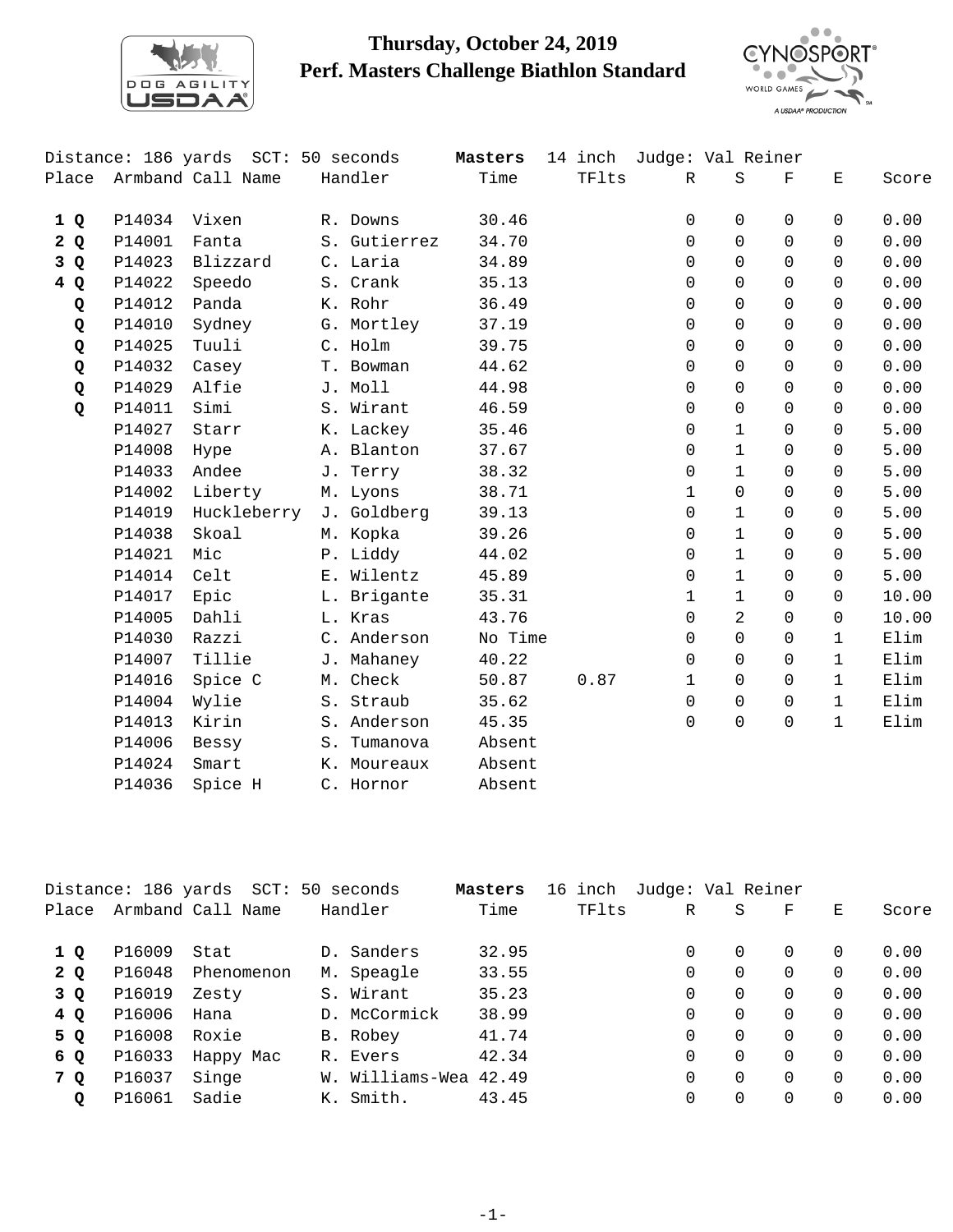| P16034 | Hype           | K. Smith      | 32.29   |      | $\Omega$    | $\mathbf{1}$   | $\Omega$ | $\Omega$     | 5.00  |
|--------|----------------|---------------|---------|------|-------------|----------------|----------|--------------|-------|
| P16053 | Punch          | B. Duke       | 32.32   |      | $\Omega$    | $\mathbf{1}$   | $\Omega$ | $\Omega$     | 5.00  |
| P16039 | Clewe          | L. Kras       | 34.26   |      | 0           | $\mathbf{1}$   | $\Omega$ | $\mathsf{O}$ | 5.00  |
| P16054 | Agape          | K. Kent       | 34.29   |      | 0           | $\mathbf 1$    | $\Omega$ | $\Omega$     | 5.00  |
| P16035 | Super Gem      | R. Sutherland | 35.43   |      | $\Omega$    | $\mathbf{1}$   | $\Omega$ | $\Omega$     | 5.00  |
| P16002 | Cosmic         | K. Sheerer    | 35.79   |      | $\Omega$    | $\mathbf{1}$   | $\Omega$ | $\Omega$     | 5.00  |
| P16040 | Tinker         | J. Bell       | 36.11   |      | 0           | $\mathbf{1}$   | $\Omega$ | $\Omega$     | 5.00  |
| P16042 | Buck           | J. Faulkner   | 37.03   |      | 0           | $\mathbf{1}$   | $\Omega$ | $\Omega$     | 5.00  |
| P16022 | Ringer         | A. Garcia     | 47.73   |      | $\mathbf 1$ | $\mathsf{O}$   | $\Omega$ | $\Omega$     | 5.00  |
| P16032 | Jax            | K. Kosco      | 31.35   |      | $\Omega$    | $\overline{a}$ | $\Omega$ | $\Omega$     | 10.00 |
| P16036 | Guts           | D. Fillips    | 34.21   |      | 0           | $\overline{2}$ | $\Omega$ | $\Omega$     | 10.00 |
| P16059 | Trek           | L. Duke       | 43.24   |      | 0           | $\mathsf{O}$   | $\Omega$ | $\mathbf{1}$ | Elim  |
| P16057 | Binge          | T. Golden     | No Time |      | $\Omega$    | $\Omega$       | $\Omega$ | $\mathbf{1}$ | Elim  |
| P16014 | Ruthie         | R. Greene     | 48.97   |      | $\Omega$    | $\Omega$       | $\Omega$ | $\mathbf{1}$ | Elim  |
| P16058 | Zydeco         | S. Orr        | 50.33   | 0.33 | 0           | 0              | $\Omega$ | $\mathbf{1}$ | Elim  |
| P16024 | Echo           | H. Miller     | 42.63   |      | $\Omega$    | $\Omega$       | $\Omega$ | $\mathbf{1}$ | Elim  |
| P16052 | Skylr          | J. Kovacs     | 41.26   |      | $\Omega$    | $\Omega$       | $\Omega$ | $\mathbf{1}$ | Elim  |
| P16027 | Atomic         | M. Speagle    | No Time |      | $\Omega$    | $\Omega$       | $\Omega$ | $\mathbf{1}$ | Elim  |
| P16046 | Zyme           | C. Voelker    | 54.35   | 4.35 | 0           | 0              | $\Omega$ | $\mathbf{1}$ | Elim  |
| P16021 | Joyful         | A. Lee        | No Time |      | 0           | $\mathbf 0$    | $\Omega$ | $\mathbf{1}$ | Elim  |
| P16011 | <b>Braedan</b> | D. Spence     | 41.56   |      | $\Omega$    | $\Omega$       | $\Omega$ | $\mathbf{1}$ | Elim  |
| P16045 | Nimbus         | L. Greene     | 39.00   |      | $\Omega$    | $\Omega$       | $\Omega$ | $\mathbf{1}$ | Elim  |
| P16010 | Fara           | E. Swanson    | 46.29   |      | 0           | 0              | $\Omega$ | $\mathbf{1}$ | Elim  |
| P16031 | Chic           | R. Eggie      | No Time |      | 0           | $\mathbf 0$    | $\Omega$ | $\mathbf{1}$ | Elim  |
| P16025 | Loki           | G. Mortley    | No Time |      | 0           | $\Omega$       | $\Omega$ | $\mathbf{1}$ | Elim  |
| P16050 | Shiny          | S. Gutierrez  | No Time |      | 0           | $\mathbf 0$    | $\Omega$ | $\mathbf 1$  | Elim  |
| P16017 | Tequila        | T. McClung    | 40.71   |      | 0           | $\Omega$       | 0        | $\mathbf{1}$ | Elim  |
|        |                |               |         |      |             |                |          |              |       |

|       |        | Distance: 186 yards SCT: 50 seconds |                | Masters | 20<br>inch | Judge: Val Reiner |              |             |          |       |
|-------|--------|-------------------------------------|----------------|---------|------------|-------------------|--------------|-------------|----------|-------|
| Place |        | Armband Call Name                   | Handler        | Time    | TFlts      | R                 | S            | $\mathbf F$ | Ε        | Score |
| 1Q    | P20023 | Legitimate                          | K. Kirkpatrick | 30.95   |            | 0                 | 0            | $\Omega$    | 0        | 0.00  |
| 2Q    | P20034 | Skillz                              | J. Lolich      | 31.22   |            | $\Omega$          | $\Omega$     | $\Omega$    | $\Omega$ | 0.00  |
| 3 Q   | P20032 | Graphite                            | P. Simpson     | 32.58   |            | $\Omega$          | $\Omega$     | $\Omega$    | $\Omega$ | 0.00  |
| 4 Q   | P20042 | Hurley                              | K. Chase       | 32.66   |            | 0                 | 0            | $\Omega$    | 0        | 0.00  |
| 5 Q   | P20031 | Etta                                | J. McDermott   | 33.03   |            | $\Omega$          | $\Omega$     | $\Omega$    | 0        | 0.00  |
| 6 Q   | P20029 | Flyer                               | S. Schwarz     | 35.08   |            | 0                 | $\Omega$     | $\Omega$    | 0        | 0.00  |
| Q     | P20030 | Cash                                | K. Stinnett    | 40.59   |            | $\Omega$          | $\Omega$     | $\Omega$    | 0        | 0.00  |
| Q     | P20028 | Kailani                             | M. Harris      | 42.07   |            | $\Omega$          | $\Omega$     | $\Omega$    | 0        | 0.00  |
| Q     | P20025 | Diesel                              | E. Hoerbelt    | 45.61   |            | 0                 | 0            | $\Omega$    | 0        | 0.00  |
|       | P20053 | Aston                               | E. Heigel      | 32.53   |            | 0                 | 1            | $\Omega$    | 0        | 5.00  |
|       | P20026 | Vette                               | S. Brooks      | 32.65   |            | 0                 | 1            | $\Omega$    | 0        | 5.00  |
|       | P20027 | Gromit                              | M. Badamo      | 34.51   |            | $\Omega$          | $\mathbf 1$  | $\Omega$    | 0        | 5.00  |
|       | P20022 | Notch                               | A. McCune      | 35.05   |            | $\Omega$          | $\mathbf{1}$ | $\Omega$    | 0        | 5.00  |
|       | P20045 | Ridley                              | S. Aubois      | 35.66   |            | $\Omega$          | $\mathbf{1}$ | $\Omega$    | 0        | 5.00  |
|       | P20024 | Dart                                | C. Atchison    | 36.24   |            | $\Omega$          | $\mathbf{1}$ | $\Omega$    | 0        | 5.00  |
|       | P20015 | Prize                               | D. Fillips     | 36.45   |            | 0                 | 1            | $\Omega$    | 0        | 5.00  |
|       | P20007 | Atom                                | S. Gant        | 37.49   |            | 1                 | $\Omega$     | $\Omega$    | 0        | 5.00  |
|       | P20014 | Zoe                                 | D. Deal        | 38.64   |            | $\mathbf 0$       | 1            | $\Omega$    | 0        | 5.00  |
|       |        |                                     |                |         |            |                   |              |             |          |       |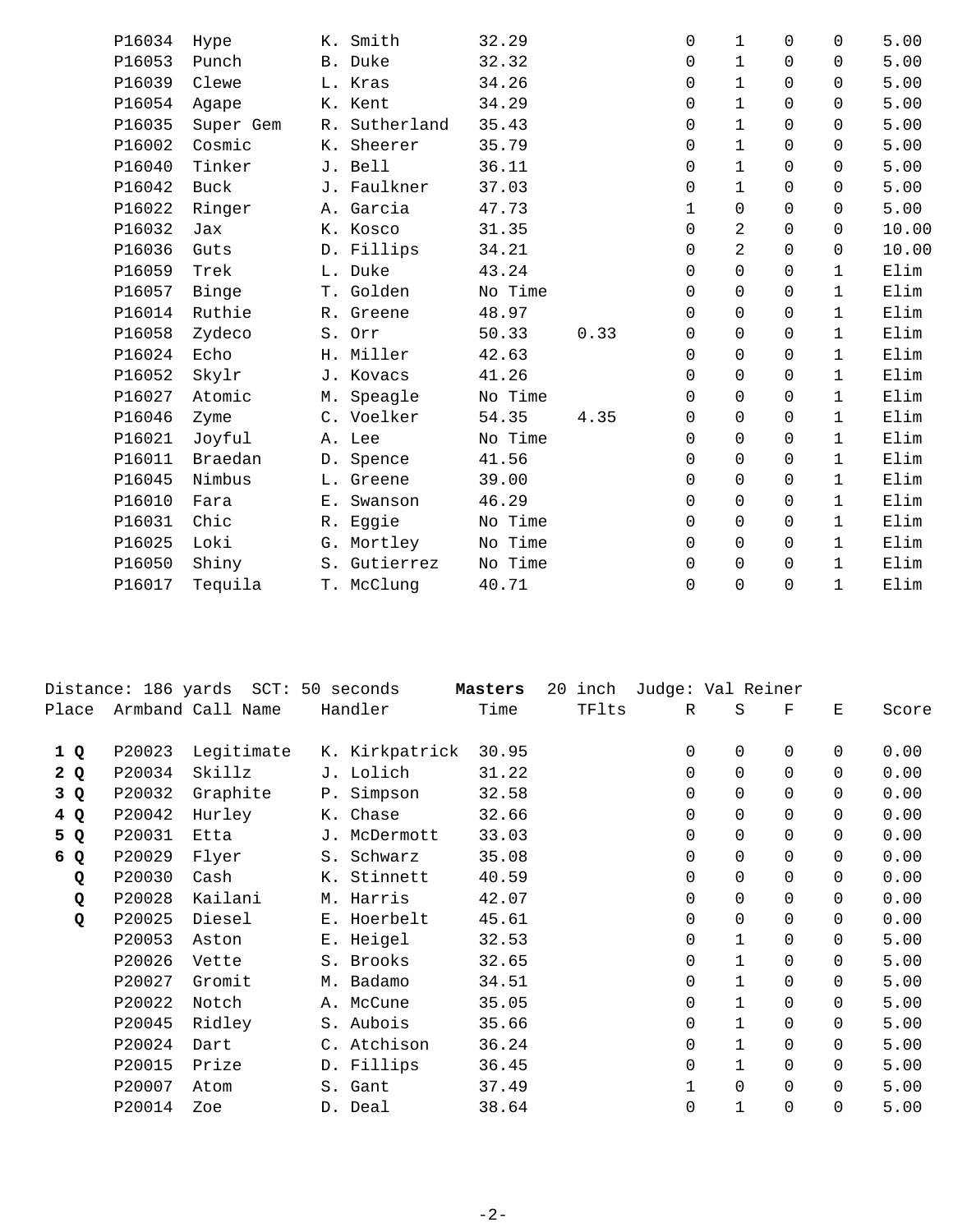| P20013 | Penny    | M. Kleiman   | 39.38   | 0           |          | $\Omega$ | 0 | 5.00  |
|--------|----------|--------------|---------|-------------|----------|----------|---|-------|
| P20018 | Doogie   | T. Golden    | 39.86   |             | 0        | 0        |   | 5.00  |
| P20052 | Tillie   | V. Cross     | 40.23   | 0           |          | 0        | 0 | 5.00  |
| P20049 | Sizzle   | A. Castro    | 36.50   |             |          | $\Omega$ |   | 10.00 |
| P20037 | Kip      | S. Jacobs    | 38.41   | 2           |          | $\Omega$ |   | 15.00 |
| P20016 | Duke     | B. Kimmel    | 41.77   | $\Omega$    | 0        | $\Omega$ |   | Elim  |
| P20008 | Pippin   | L. Polazzi   | 40.84   | $\Omega$    | 0        | $\Omega$ |   | Elim  |
| P20006 | Sequel   | J. Gauntt    | 39.24   | 0           |          | $\Omega$ |   | Elim  |
| P20004 | Trillian | K. Parkinson | 44.52   | $\mathbf 0$ | $\Omega$ | $\Omega$ |   | Elim  |
| P20035 | Wick     | N. Woodside  | No Time | $\mathbf 0$ | $\Omega$ | $\Omega$ |   | Elim  |
| P20036 | Jackson  | M. Erspamer  | No Time | 0           | 0        | 0        |   | Elim  |
| P20044 | Sierra   | J. Pierce    | Absent  |             |          |          |   |       |
|        |          |              |         |             |          |          |   |       |

|     |        | Distance: 181 yards SCT: 51 seconds |                       | Masters |       | 12 inch Judge: Val Reiner |              |             |              |       |
|-----|--------|-------------------------------------|-----------------------|---------|-------|---------------------------|--------------|-------------|--------------|-------|
|     |        | Place Armband Call Name             | Handler               | Time    | TFlts | R                         | S            | $\mathbf F$ | Ε            | Score |
| 1 Q | P12009 | Virtue                              | C. Hornor             | 40.73   |       | 0                         | $\Omega$     | 0           | $\Omega$     | 0.00  |
| 2Q  | P12025 | Troy                                | M. Mooney             | 42.85   |       | 0                         | $\Omega$     | $\Omega$    | $\Omega$     | 0.00  |
| 3Q  | P12028 | Dyson                               | M. Haviland           | 43.04   |       | 0                         | $\Omega$     | $\Omega$    | $\Omega$     | 0.00  |
| 4Q  | P12008 | D'Kin                               | E. Smith              | 43.16   |       | $\Omega$                  | $\Omega$     | $\Omega$    | $\Omega$     | 0.00  |
| 5 Q | P12019 | Lexi                                | J. Arnett             | 44.32   |       | $\Omega$                  | $\mathbf 0$  | $\Omega$    | $\Omega$     | 0.00  |
|     | P12021 | Noodle                              | A. Platt              | 55.82   | 4.82  | 0                         | $\Omega$     | $\Omega$    | $\Omega$     | 4.82  |
|     | P12030 | Cullen                              | J. Plamondon          | 35.39   |       | 0                         | $\mathbf{1}$ | $\Omega$    | $\Omega$     | 5.00  |
|     | P12032 | Skecher                             | B. Davis              | 37.25   |       | 0                         | $\mathbf{1}$ | 0           | $\Omega$     | 5.00  |
|     | P12007 | Giddy Marie                         | E. Evans              | 39.93   |       | $\Omega$                  | $\mathbf{1}$ | $\Omega$    | $\Omega$     | 5.00  |
|     | P12004 | Dreamer                             | A. Beasley            | 41.35   |       | 1                         | $\Omega$     | $\Omega$    | $\Omega$     | 5.00  |
|     | P12022 | Mochi                               | L. Matsubayashi 42.95 |         |       | 0                         | $\mathbf{1}$ | $\Omega$    | $\Omega$     | 5.00  |
|     | P12020 | Decker                              | V. Rutledge           | 44.00   |       | 0                         | $\mathbf{1}$ | $\Omega$    | $\Omega$     | 5.00  |
|     | P12016 | Radar                               | S. Scott              | 41.45   |       | 0                         | 2            | $\Omega$    | $\Omega$     | 10.00 |
|     | P12018 | Bella                               | L. Carnes             | 44.56   |       | 0                         | $\mathsf{3}$ | $\Omega$    | $\Omega$     | 15.00 |
|     | P12011 | Zep                                 | C. Ratner             | 55.33   | 4.33  | 0                         | $\mathbf 0$  | $\Omega$    | $\mathbf{1}$ | Elim  |
|     | P12027 | Toast                               | M. Nunnink            | 41.66   |       | 0                         | $\mathbf{1}$ | 0           | $\mathbf{1}$ | Elim  |
|     | P12015 | Wazi                                | S. Cossart            | No Time |       | 0                         | $\Omega$     | 0           | $\mathbf{1}$ | Elim  |
|     | P12024 | Elise                               | T. Desrosiers         | No Time |       | 0                         | $\mathsf{O}$ | $\Omega$    | $\mathbf{1}$ | Elim  |
|     | P12005 | Sweets                              | S. Gant               | No Time |       | 0                         | $\mathsf{O}$ | $\Omega$    | $\mathbf{1}$ | Elim  |
|     | P12023 | Jasper                              | M. Zerm               | Absent  |       |                           |              |             |              |       |
|     | P12029 | Sarge                               | J. Tice               | Absent  |       |                           |              |             |              |       |
|     | P12026 | Felony                              | I. Owen               | Absent  |       |                           |              |             |              |       |
|     | P12033 | Cameo                               | P. Leigh              | Absent  |       |                           |              |             |              |       |
|     |        |                                     |                       |         |       |                           |              |             |              |       |

|     |                   | Distance: 179 yards SCT: 54 seconds |             | Masters | 8 inch Judge: Val Reiner |  |                                |   |                                                     |
|-----|-------------------|-------------------------------------|-------------|---------|--------------------------|--|--------------------------------|---|-----------------------------------------------------|
|     |                   | Place Armband Call Name             | Handler     | Time    | TFlts                    |  | R S F                          | E | Score                                               |
|     | 1 Q P08018 Wren   |                                     | B. Lynch    | 38.15   |                          |  |                                |   | $\begin{matrix} 0 & 0 & 0 & 0 & 0 & 0 \end{matrix}$ |
| 2 O | P08008 Stunner    |                                     | D. Fox      | 38.18   |                          |  | $0 \qquad 0 \qquad 0 \qquad 0$ |   | 0.00                                                |
|     | 3 Q P08022 Shadow |                                     | R. Petersen | 40.20   |                          |  |                                |   | $0 \t 0 \t 0 \t 0 \t 0.00$                          |